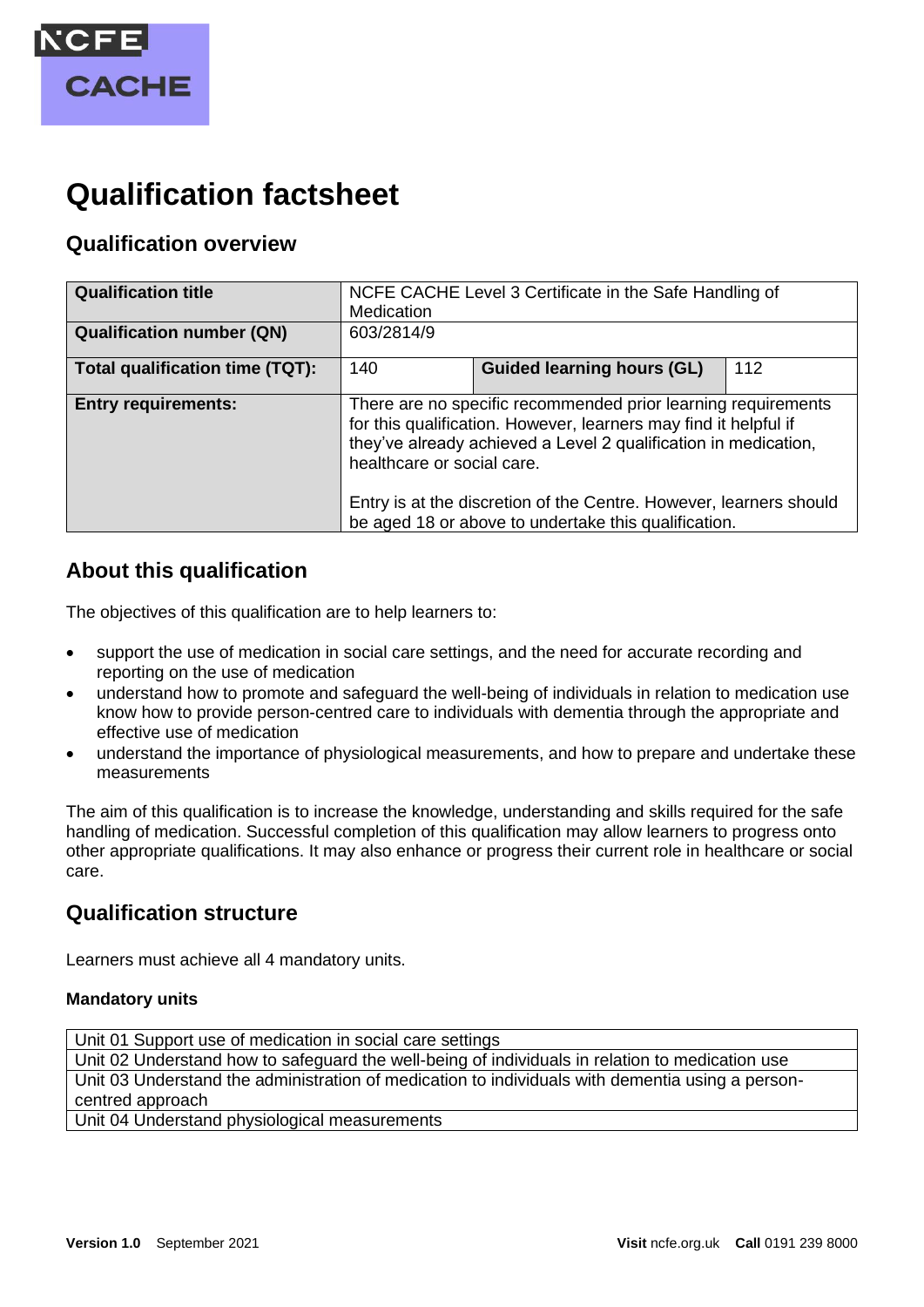

## **Assessment**

All units will be individually internally assessed using a range of methods which could include written assignments or case studies.

## **Placement requirements**

Learners will need to be working, volunteering or on practical placement as they need to show competence in both knowledge and skills.

Unit 01 learning outcomes 5, 7 and 8 must be assessed in the workplace using observation of practice as the primary source of evidence. See the Skills for Care and Development Assessment Principles for full requirements.

# **Progression opportunities**

Learners who achieve this qualification could progress to:

- Level 3 Diploma in Adult Care
- Level 3 Diploma in Healthcare Support
- Level 3 Certificate in the Principles of End of Life Care
- Level 3 Certificate in Understanding the Principles of Dementia Care